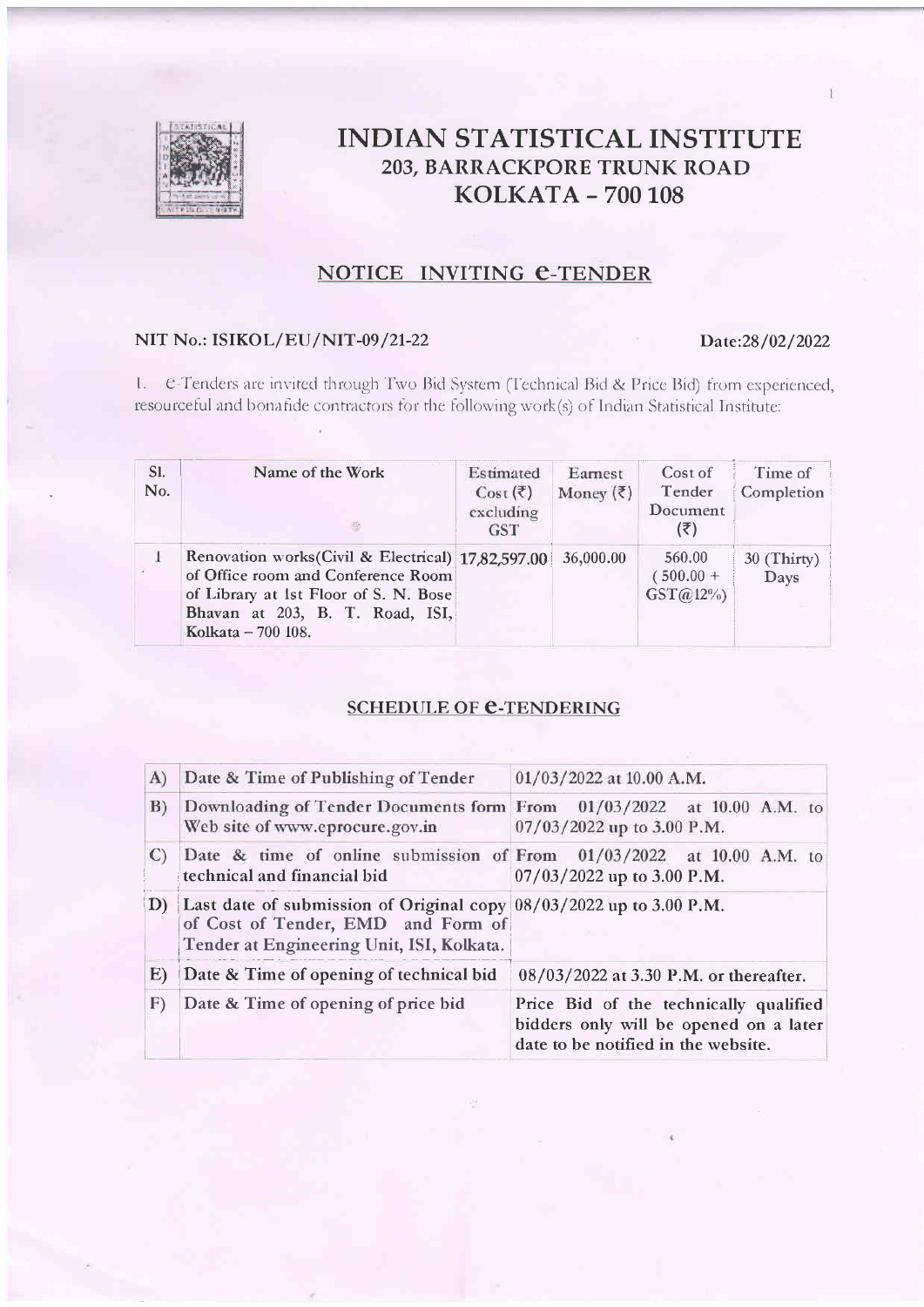2. The intending tenderer satisfying the following technical criteria may participate in the tender.

i) Work Experience: The tenderer should have experience of executing at least 3 (three) similar works, each value not less than of  $\bar{\tau}$  7.13 Lakhs or at least 2 (two) similar works, each value not less than of  $\bar{x}$  10.70 Lakhs or at least 1 (one) similar works, each value not less than of  $\bar{\tau}$  14.26 Lakhs during the last 7 (seven) years ending on the last day of the month previous to the one in which the tenders are invited, under the CPWD, State PWD, Indian Railways, Military Engineering Services, Border Roads Organizations any other Government organization or similar Government Institute/University. Credential has to be in the form of completion certificate with respect to the work and its work order. Final BOO of the work may have to be submitted, on demand.

ii) Following valid and up to date documents are to be submitted online as indicated in Para -8 below:

a) Trade Licence

b) Pan Card

c) Income Tax Return Last 3 (Three) Financial year

d) GST Registration Certificate

e) Professional Tax Registration Certificate & Challan

f) Bank Solvency Certificate Last 1 (One) Year of value being equivalent to the estimated cost of the tendered work.

g) Audited Balance Sheet for Last 3 (Three) Financial Years '

h) Employees Provident Fund Registration & Bank Challan (Last Month)

i) ESI Registration & Bank Challan (Last Month)

j) Annual Labour Return (For Last Financial year) electronically submitted in Shram Suvidha Portal.

Any other relevant document may have to be submitted on demand.

3. The tender document consisting of Notice inviting e-tender, specifications, the schedule of quantities of various items to be executed and the of terms and conditions of the contract to be complied with and other necessary documents can be downloaded from website www.eprocure.gov.in free of cost.

Note: Tenderer not registered on the website mentioned above, are required to get registered beforehand.

4. Interested tenderer who wish to participate in the tender has also to make payments for the "Cost of Tender Document" (Non-refundable) drawn in favour of 'Indian Statistical Institute' payable at Kolkata in the form of Demand Draft or Pay order or Banker's Cheque of any Scheduled Bank and to be scanned and uploaded to the etendering website within the period of tender submission and the original should be deposited in the office of the Engineering Unit of Indian Statistical Institute.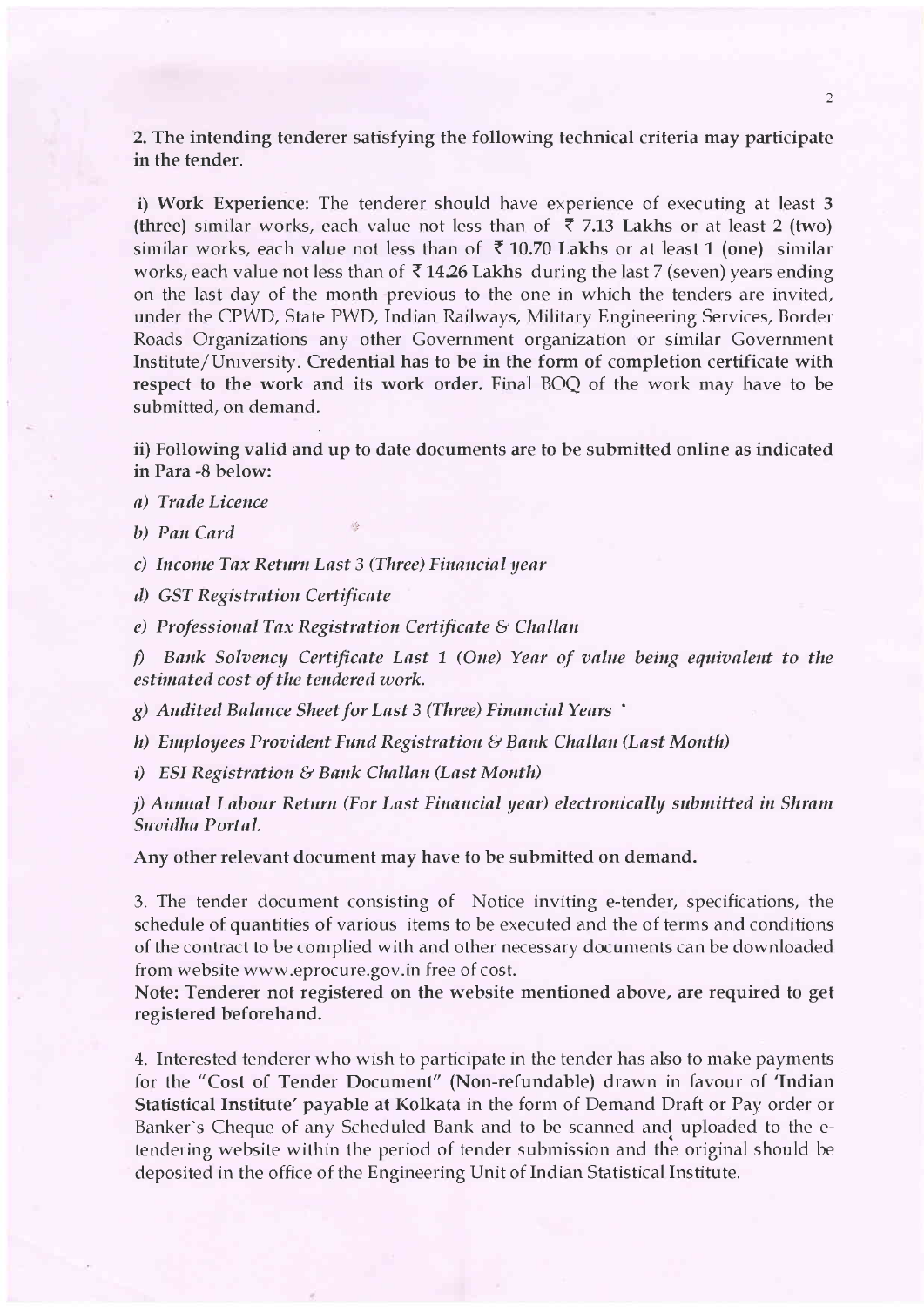5. "Earnest Money Deposit (EMD)" in the form of Demand Draft or Pay orcler or Banker's Cheque of any Scheduled Bank drawn in favour of 'Indian Statistical Institute' payable at Kolkata shall be scanned and uploaded to the e-tendering website within the period of tender submission and original should be deposited in office of the Engineering Unit of Indian Statistical Institute.

3

6. "Form of Tenderer" as per Annexure-A duly filled in and signed by the tenderer shall be scanned and uploaded on the e-tendering website within the period of tender submission and the original Form should be deposited in sealed envelope at the Engineering Unit of Indian Statistical Institute.

7. Original Demand Draft or Pay order or Banker's Cheque of any Scheduled Bank against Cost of Tender Document (Non-refundable), Earnest Money Deposit (EMD) and Form of Tender shall be placed before Senior Engineer (Civil), Engineering Unit, P.N. Haksar Bhavan, 1st Floor (East), Indian Statistical Institute, 203, B. T. Road, Kolkata -700 108 in "Single Sealed Envelope" superscripted as "Cost of Tender Document, Earnest Money Deposit and Form of Tender", with following information on or before 08/03/2022 up to 3.00 P.M.:

i) NIT Number

ii) E-tender lD Nurnber

iii) Name of the Work

iv) Date of opening of Technical Bicl

v) Narne and Address of the Tenderer

8. Online tender documents submitted by intending tenderer shall be opened only of those tenderer, whose Cost oF Tender Document, Earnest Money Deposit (EMD), Form of Tender and other information super scribed in the envelope are found in order.

9. List of Documents to be scanned (in.pdf format) and uploaded within the period of tender submission:

### Part-1 (Technical Bid)

i)All the documents mentioned in Para 2(i) and (ii) above

ii) "Cost of tender Document" stipulated in Para-4 above

iii) "Earnest Money Deposit (EMD)" stipulated in Para-5 above

iv) "Form of Tender" stipulated in Para-6 above: Annexure - A

v) "Check List" as per Annexure - <sup>B</sup>

# Part-2 (Price Bid)

Price Bid online format